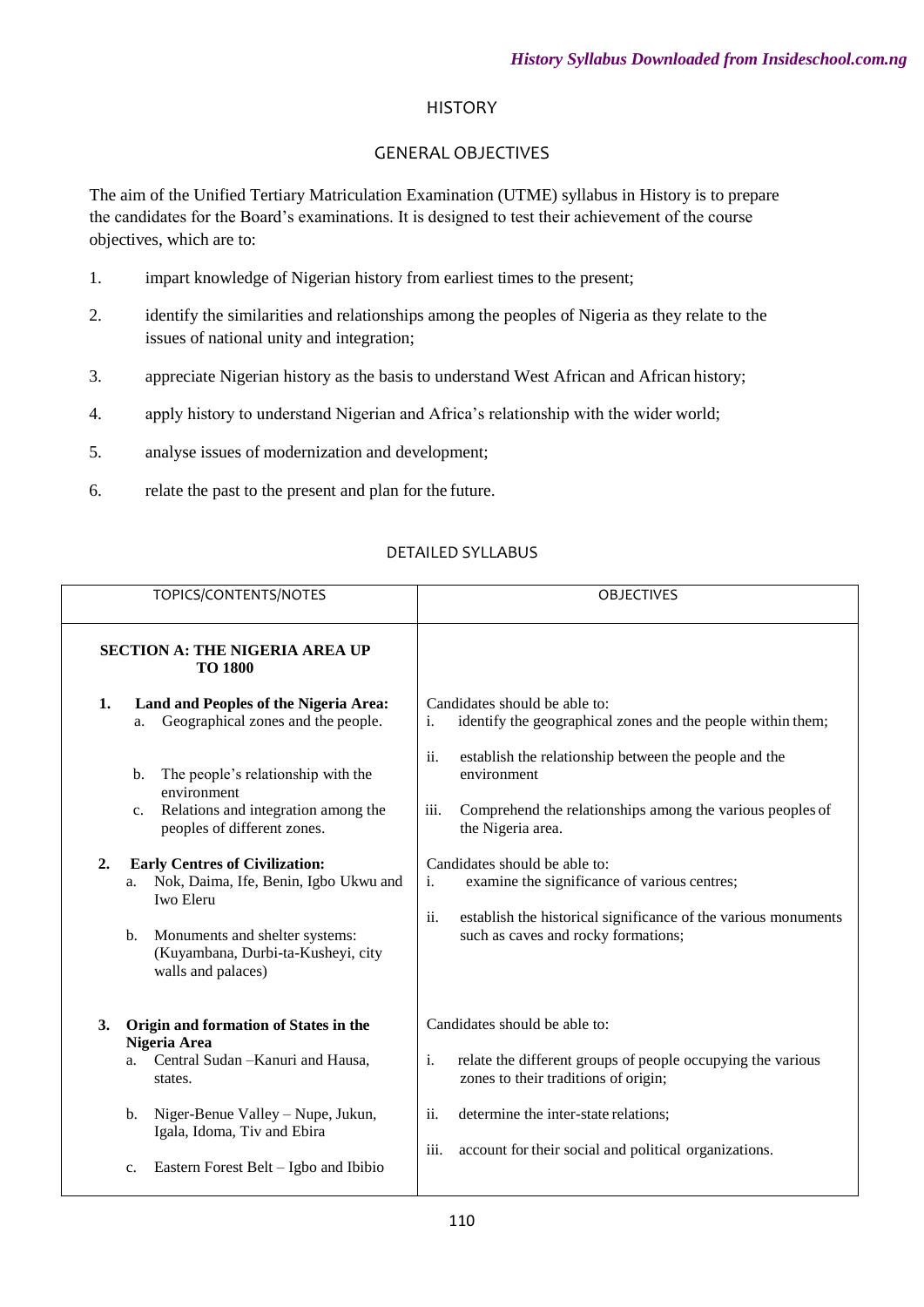|                                                                                                                                                                                                                                                                                                                                                                                                                 | TOPICS/CONTENTS/NOTES                                                                                                                                                                                                  | <b>OBJECTIVES</b>                                                                                                                                                                                                                                                                                                                                                                                                       |
|-----------------------------------------------------------------------------------------------------------------------------------------------------------------------------------------------------------------------------------------------------------------------------------------------------------------------------------------------------------------------------------------------------------------|------------------------------------------------------------------------------------------------------------------------------------------------------------------------------------------------------------------------|-------------------------------------------------------------------------------------------------------------------------------------------------------------------------------------------------------------------------------------------------------------------------------------------------------------------------------------------------------------------------------------------------------------------------|
| d.                                                                                                                                                                                                                                                                                                                                                                                                              | Western Forest Belt - Yoruba and Edo                                                                                                                                                                                   |                                                                                                                                                                                                                                                                                                                                                                                                                         |
| e.                                                                                                                                                                                                                                                                                                                                                                                                              | Coastal and Niger-Delta - Efik, Ijo,<br>Itsekiri and Urhobo                                                                                                                                                            |                                                                                                                                                                                                                                                                                                                                                                                                                         |
| i.<br>ii.<br>iii.                                                                                                                                                                                                                                                                                                                                                                                               | Factors influencing their origin<br>and migration<br>Social and political<br>organizations<br>Inter-State relations, religion<br>war and peace.                                                                        |                                                                                                                                                                                                                                                                                                                                                                                                                         |
| 4.<br>a.                                                                                                                                                                                                                                                                                                                                                                                                        | <b>Economic Activities and Growth of States:</b><br>Agriculture – hunting, farming, fishing,<br>animal husbandry and horticulture.                                                                                     | Candidates should be able to:<br>identify the various economic activities of the<br>i.<br>people;                                                                                                                                                                                                                                                                                                                       |
| b.<br>food processing.                                                                                                                                                                                                                                                                                                                                                                                          | Industries – pottery, salt-making, iron-<br>smelting, blacksmithing, leather-working,<br>wood-carving, cloth-making, dyeing and                                                                                        | ii.<br>differentiate the economic activities and specialties of the<br>people;<br>iii. relate trade and other economic activities to the growth of the<br>states.                                                                                                                                                                                                                                                       |
| c.                                                                                                                                                                                                                                                                                                                                                                                                              | Trade and trade routes:- local, regional, long<br>distance, including trans-Sahara trade.                                                                                                                              |                                                                                                                                                                                                                                                                                                                                                                                                                         |
| Expansion of states.<br>d.                                                                                                                                                                                                                                                                                                                                                                                      |                                                                                                                                                                                                                        |                                                                                                                                                                                                                                                                                                                                                                                                                         |
| <b>External Influences:</b><br>5.<br>a.<br>i.<br>ii.<br><b>Europeans:</b><br>b.<br>i.<br>ii.                                                                                                                                                                                                                                                                                                                    | <b>North Africans/Arabs</b><br>introduction, spread and impact<br>of Islam;<br>trans-Saharan trade.<br>early European trade with the<br>coastal states.<br>the trans-Atlantic slave trade<br>(origin, organization and | Candidates should be able to:<br>assess the impact of the contact with North Africa on the people<br>i.<br>and states South of the Sahara.<br>ii.<br>examine the impact of early European contact with the coastal<br>people;<br>iii.<br>trace the origin, organization and impact of the trans-Atlantic<br>slave trade.                                                                                                |
| impact)<br><b>SECTION B: THE NIGERIA AREA 1800 - 1900</b><br><b>The Sokoto Caliphate</b><br>1.<br>The Sokoto Jihad - (causes, courses and<br>consequence)<br>The causes and the process of the jihad<br>a.<br>The establishment and administration of<br>b.<br>the caliphate and relations with<br>neighbours<br>The achievements and impact of the<br>c.<br>caliphate.<br>The collapse of the caliphate.<br>d. |                                                                                                                                                                                                                        | Candidates should be able to:<br>examine the causes, and the processes of the Jihad;<br>i.<br>ii.<br>determine the factors that led to the rise of the caliphate;<br>iii.<br>examine the administrative set-up of the caliphate and its<br>relations with its neighbours;<br>examine the impact of the caliphate;<br>iv.<br>trace the internal and external factors that led to the collapse of<br>v.<br>the caliphate. |
| <b>Kanem-Borno</b><br>2.<br>a.<br>b.<br>$\mathbf{c}$ .                                                                                                                                                                                                                                                                                                                                                          | The collapse of the Saifawa dynasty<br>Borno under the Shehus<br>Borno under Rabeh                                                                                                                                     | Candidates should be able to:<br>determine the factors that led to the collapse of the Saifawa<br>i.<br>dynasty;<br>ii.<br>examine Borno under the administration of the Shehus;<br>iii.<br>assess the role of Rabeh in Borno's history.                                                                                                                                                                                |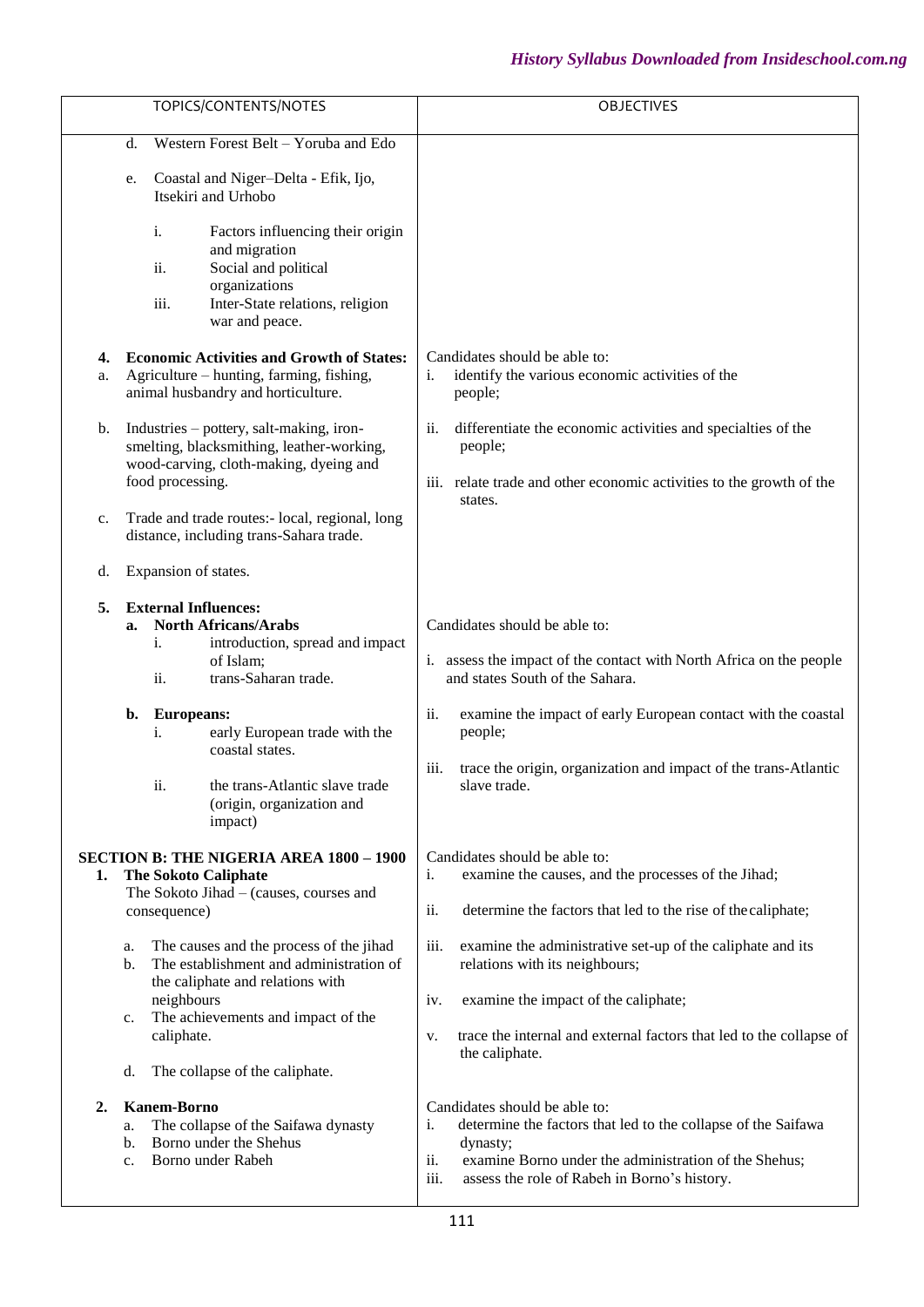|    | TOPICS/CONTENTS/NOTES                                                                                                                 | OBJECTIVES                                                                                                                                                                                                                      |
|----|---------------------------------------------------------------------------------------------------------------------------------------|---------------------------------------------------------------------------------------------------------------------------------------------------------------------------------------------------------------------------------|
|    |                                                                                                                                       |                                                                                                                                                                                                                                 |
| 3. | Yorubaland:<br>The fall of the Old Oyo Empire<br>a.                                                                                   | Candidates should be able to:<br>examine the causes of the fall of the Old Oyo;<br>i.                                                                                                                                           |
|    | The Yoruba wars and their impact<br>b.                                                                                                | ii.<br>examine the causes and effects of the Yoruba wars:                                                                                                                                                                       |
|    | The peace treaty of 1886 and its<br>c.<br>aftermath                                                                                   | iii.<br>assess the impact of the 1886 peace treaty.                                                                                                                                                                             |
| 4. | <b>Benin</b><br>Internal political development<br>a.                                                                                  | Candidates should be able to:<br>examine the internal political development;<br>i.                                                                                                                                              |
|    | Relations with neighbours<br>b.                                                                                                       | ii.                                                                                                                                                                                                                             |
|    | Relations with the Europeans<br>c.                                                                                                    | examine her relations with her neighbours;                                                                                                                                                                                      |
|    |                                                                                                                                       | iii.<br>assess her relationship with the Europeans.                                                                                                                                                                             |
| 5. | <b>Nupe</b><br>Internal political development<br>a.<br>Relations with neighbours.<br>b.                                               | examine Nupe internal political development.<br>i.<br>ii.<br>assess her relations with her neighbours.                                                                                                                          |
| 6. | Igbo<br>Internal political development<br>a.<br>Relations with neigbhours.<br>b.                                                      | examine Igbo internal political development.<br>i.<br>ii.<br>assess her relations with her neighbours.                                                                                                                          |
| 7. | Efik<br>Internal political development<br>a.<br>Relations with neigbhours.<br>b.                                                      | i.<br>examine Efik internal political development.<br>ii.<br>assess her relations with her neighbours.                                                                                                                          |
| 8. | <b>European Penetration and Impact:</b><br>European exploration of the interior.<br>a.<br>The suppression of the trans-Atlantic<br>b. | Candidates should be able to:<br>i.<br>examine the motive for the exploration of the interior.<br>ii.<br>give reasons for the suppression of the trans-Atlantic slave<br>trade;                                                 |
|    | slave trade.                                                                                                                          | iii.<br>trace the development of commodity trade;                                                                                                                                                                               |
|    | The development of commodity trade<br>c.<br>and rise of consular authority.                                                           | examine missionary and European activities in the area;<br>iv.                                                                                                                                                                  |
|    | Christian missionary activities.<br>d.                                                                                                | assess the activities of the European trading companies<br>v.<br>account for the rise of consular authority.<br>vi.                                                                                                             |
|    | The activities of the trading companies.<br>е.                                                                                        |                                                                                                                                                                                                                                 |
|    | f.<br>Impact of European activities on the<br>coast and the hinterland.                                                               |                                                                                                                                                                                                                                 |
| 9. | <b>British Conquest of the Nigeria Area:</b><br>Motives for the conquest<br>a.                                                        | Candidates should be able to:<br>determine the reasons for the conquest and the methods used;<br>i.<br>ii.<br>examine the various resistance to the conquest<br>iii.<br>evaluate the results and the aftermath of the conquest. |
|    | Methods of the conquest and its result.<br>b.                                                                                         |                                                                                                                                                                                                                                 |
|    | Resistance to and aftermath of the<br>c.<br>conquest.                                                                                 |                                                                                                                                                                                                                                 |
|    | SECTION C: NIGERIA 1900 - 1960                                                                                                        |                                                                                                                                                                                                                                 |
| 1. | The Establishment of Colonial Rule up to<br>1914:                                                                                     | Candidates should be able to:<br>examine the administrative set-up of the protectorates;<br>i.                                                                                                                                  |
|    | Administration of the protectorates<br>a.                                                                                             |                                                                                                                                                                                                                                 |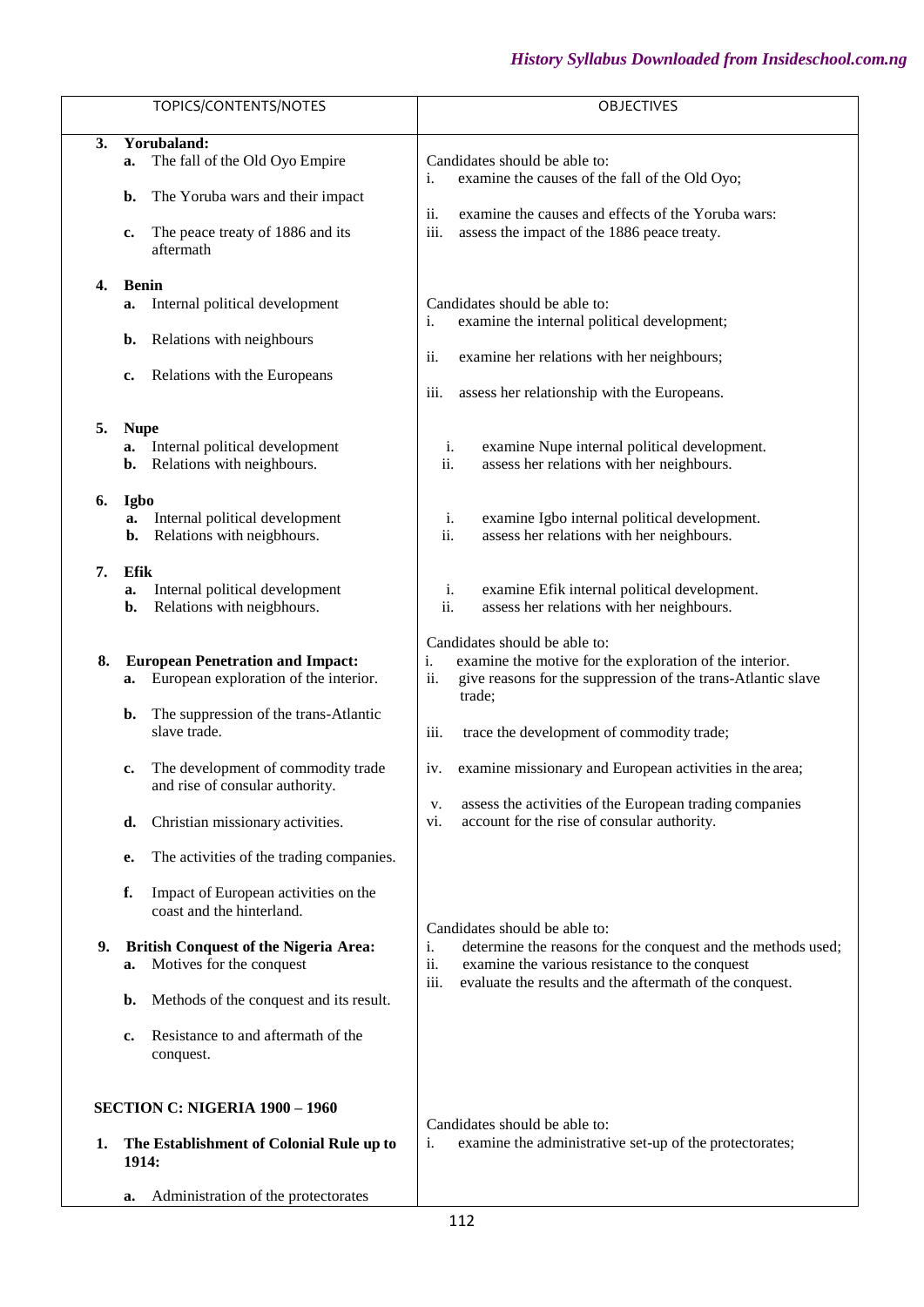|    |                      | TOPICS/CONTENTS/NOTES                                                                                                                                                                                                                                                                                                                                                         | <b>OBJECTIVES</b>                                                                                                                                                                                                                                                                                                                                                                                         |
|----|----------------------|-------------------------------------------------------------------------------------------------------------------------------------------------------------------------------------------------------------------------------------------------------------------------------------------------------------------------------------------------------------------------------|-----------------------------------------------------------------------------------------------------------------------------------------------------------------------------------------------------------------------------------------------------------------------------------------------------------------------------------------------------------------------------------------------------------|
| 2. |                      | The Amalgamation of 1914:                                                                                                                                                                                                                                                                                                                                                     | Candidates should be able to:                                                                                                                                                                                                                                                                                                                                                                             |
|    | a.                   | Reasons<br>Effects                                                                                                                                                                                                                                                                                                                                                            | i.<br>examine the reasons for the 1914 Amalgamation<br>and its effects.                                                                                                                                                                                                                                                                                                                                   |
|    | b.                   |                                                                                                                                                                                                                                                                                                                                                                               |                                                                                                                                                                                                                                                                                                                                                                                                           |
| 3. | a.<br>b.<br>c.<br>d. | <b>Colonial Administration After the</b><br><b>Amalgamation:</b><br>Central Administration:-<br>Legislative<br>and Executive Councils<br>Indirect Rule – reasons, working and<br>effects<br>Local administrative institutions, Native<br>Authorities, Native Courts and Native<br>Treasuries.<br>Resistance to colonial rule – Ekumeku<br>Movement in Asaba hinterland 1898 - | Candidates should be able to:<br>i.<br>relate the composition of the central administrative<br>set-up to its consequences;<br>ii.<br>identify the reasons for the introduction and<br>workings of the indirect rule system;<br>iii.<br>assess the effects of indirect rule;<br>examine the local administrative units.<br>iv.<br>account for the anti-colonial movements and their<br>V.<br>significance. |
| 4. | iv.                  | 1911, the Satiru uprising 1906, Egba and<br>the Anti-tax Agitation 1918, and the Aba<br>Women Movement in 1929.<br><b>The Colonial Economy:</b>                                                                                                                                                                                                                               |                                                                                                                                                                                                                                                                                                                                                                                                           |
|    | a.                   | currency, taxation and forced labour                                                                                                                                                                                                                                                                                                                                          | Candidates should be able to:                                                                                                                                                                                                                                                                                                                                                                             |
|    | b.<br>c.<br>d.       | Infrastructure (transportation, post and<br>telecommunication)<br>Agriculture<br>Mining                                                                                                                                                                                                                                                                                       | examine the nature of the economy as it affects taxation.<br>i.<br>currency, infrastructures, agriculture, mining, industry,<br>commerce and banking.                                                                                                                                                                                                                                                     |
|    | e.<br>f.<br>g.       | Industry<br>Commerce<br>Banking.                                                                                                                                                                                                                                                                                                                                              |                                                                                                                                                                                                                                                                                                                                                                                                           |
|    |                      | 5. Social Development under Colonial Rule:                                                                                                                                                                                                                                                                                                                                    | Candidates should be able to:                                                                                                                                                                                                                                                                                                                                                                             |
|    | a.<br>b.<br>c.<br>d. | Western education<br>Urbanization/social integration<br>Improvement unions<br>Health institutions                                                                                                                                                                                                                                                                             | identify the areas of social development under colonial rule;<br>i.<br>ii.<br>examine the impact of urbanization on the people;<br>iii.<br>examine the level of social integration among the people.                                                                                                                                                                                                      |
| 6. | a.                   | <b>Nationalism, Constitutional Developments</b><br>and Independence:<br>The rise of nationalist movements;                                                                                                                                                                                                                                                                    | Candidates should be able to:                                                                                                                                                                                                                                                                                                                                                                             |
|    | b.                   | The 1922 Clifford Constitution and the<br>rise of Nigeria's first political party.                                                                                                                                                                                                                                                                                            | i.<br>trace the emergence of the nationalist movement;                                                                                                                                                                                                                                                                                                                                                    |
|    | c.                   | World War II and the agitation for<br>independence                                                                                                                                                                                                                                                                                                                            | ii.<br>assess the roles of the different constitutions in<br>constitutional development;                                                                                                                                                                                                                                                                                                                  |
|    | d.                   | The Richards Constitution of 1946                                                                                                                                                                                                                                                                                                                                             | iii.<br>examine the effect of World War II in the agitation for<br>independence and the constitutional developments;                                                                                                                                                                                                                                                                                      |
|    | e.                   | The Macpherson Constitution of 1951.                                                                                                                                                                                                                                                                                                                                          | trace the development of party politics and its impact on<br>iv<br>regionalism and minority question;                                                                                                                                                                                                                                                                                                     |
|    | f.                   | Party politics - regionalism, federalism<br>and minorities agitations.                                                                                                                                                                                                                                                                                                        |                                                                                                                                                                                                                                                                                                                                                                                                           |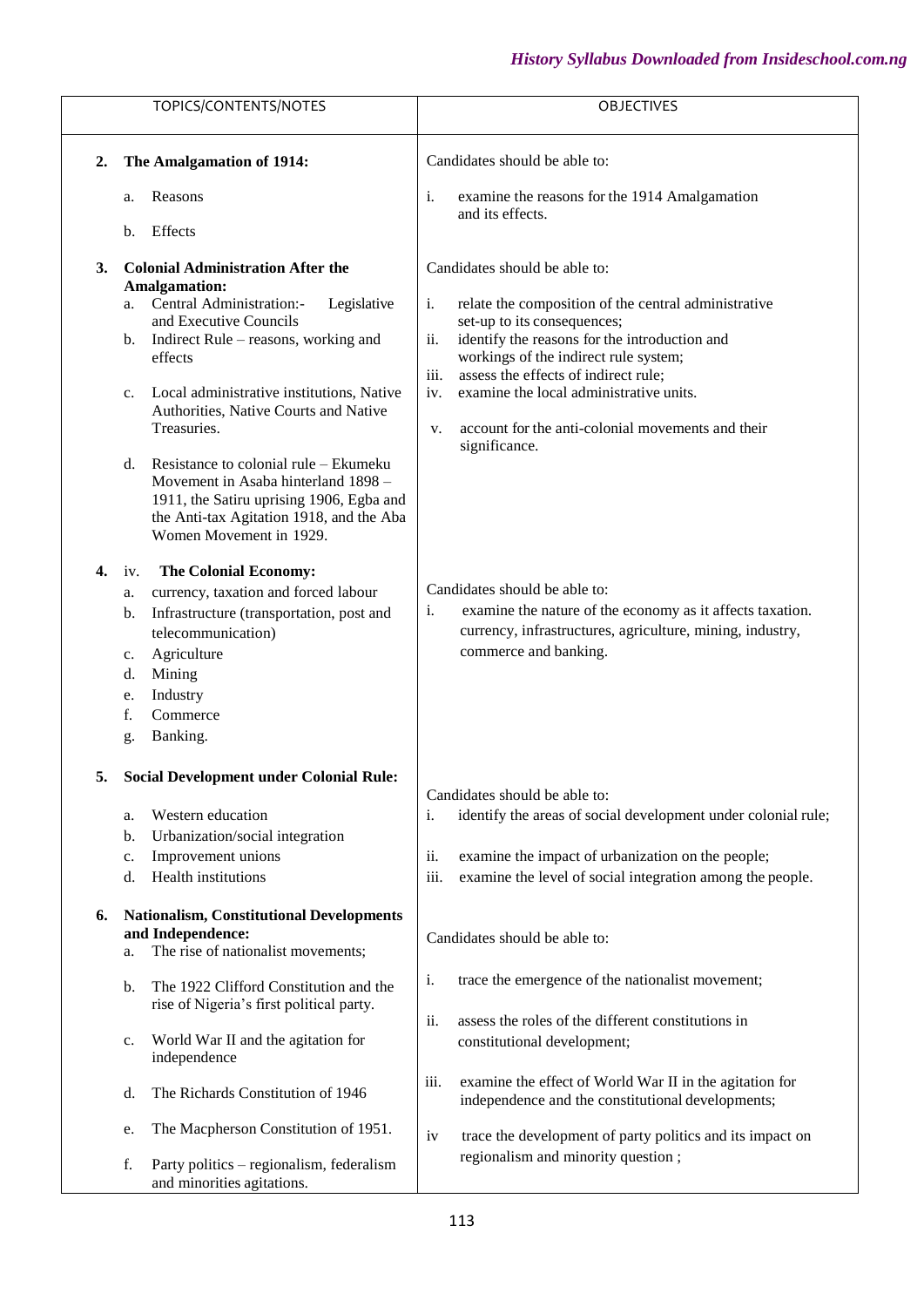|    | TOPICS/CONTENTS/NOTES                                                                                              | <b>OBJECTIVES</b>                                                                                                                                                                   |
|----|--------------------------------------------------------------------------------------------------------------------|-------------------------------------------------------------------------------------------------------------------------------------------------------------------------------------|
|    | Lyttleton Constitution of 1954.<br>g.                                                                              | examine the impact of the constitutional conferences.<br>V.<br>determine the factors that aided the attainment of<br>vi.                                                            |
|    | constitutional conferences in Lagos in<br>h.<br>1957 and London in 1958<br>The general elections of 1959 and<br>i. | independence;                                                                                                                                                                       |
|    | independence in 1960.                                                                                              |                                                                                                                                                                                     |
|    | <b>SECTION D: NIGERIA SINCE</b><br><b>INDEPENDENCE</b>                                                             |                                                                                                                                                                                     |
| 1. | The politics of the First Republic and<br><b>Military intervention</b>                                             |                                                                                                                                                                                     |
|    | Struggle for the control of the centre;<br>a.                                                                      | Candidates should be able to:                                                                                                                                                       |
|    | Issue of revenue allocation<br>b.                                                                                  |                                                                                                                                                                                     |
|    | Minority question<br>c.                                                                                            | i.<br>give reasons behind the struggle for the control of the centre;                                                                                                               |
|    | The 1962/63 census controversies<br>d.                                                                             | ii.<br>account for the controversies in revenue allocation;                                                                                                                         |
|    | The Action Group crisis and the General<br>e.<br>Elections of 1964/65.                                             | iii.<br>account for the controversies generated by the minority<br>question and the creation of states;<br>iv.<br>account for the controversies generated by the 1962/63<br>census; |
|    | f.<br>The coup d'etat of January 1966 and the<br>Ironsi Regime.                                                    | examine the problems created by the Action Group crisis and<br>V.<br>the General Elections of 1964/65;                                                                              |
| 2. | The Civil War:                                                                                                     | assess the significance of military intervention and the Ironsi<br>vi.<br>Regime.                                                                                                   |
|    | Cause and effects<br>Causes<br>a.                                                                                  | Candidates should be able to<br>examine the remote and immediate causes of the war;<br>i.                                                                                           |
|    | Course<br>$\mathbf b$ .                                                                                            | ii.<br>examine the course;                                                                                                                                                          |
|    | Effects<br>c.                                                                                                      | iii.<br>assess the effects of the war;                                                                                                                                              |
| 3. | The Gowon Regime.                                                                                                  |                                                                                                                                                                                     |
| 4. | Murtala/Obasanjo Regime                                                                                            | Candidates should be able to<br>assess the challenges and achievements of the Gowon Regime.<br>i.                                                                                   |
| 5. | <b>The Second Republic</b>                                                                                         | Candidates should be able to:<br>i. assess the challenges and achievements of the Murtala/Obasanjo<br>Regime;                                                                       |
| 6. | <b>The Buhari Regime</b>                                                                                           | Candidates should be able to:<br>evaluate the challenges and achievements of the Second<br>i.<br>Republic.                                                                          |
| 7. | <b>The Babangida Regime</b>                                                                                        | Candidates should be able to:<br>assess the challenges and achievements of the Buhari Regime.<br>i.                                                                                 |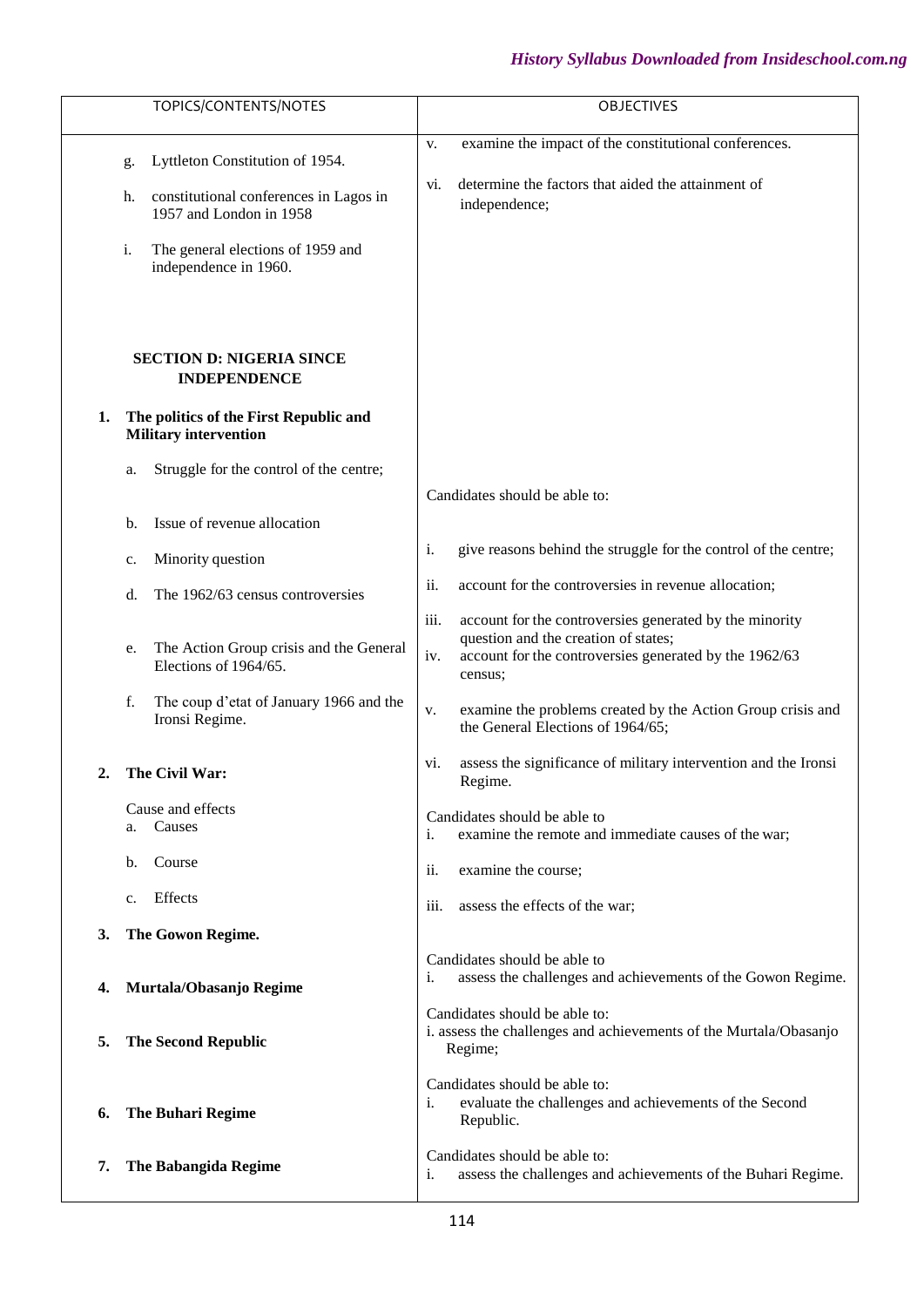| TOPICS/CONTENTS/NOTES                                                                                                                                                                                                                                                                                                                                                                                                                                       | <b>OBJECTIVES</b>                                                                                                                                                                                                                                                                                                                                                                                                                     |
|-------------------------------------------------------------------------------------------------------------------------------------------------------------------------------------------------------------------------------------------------------------------------------------------------------------------------------------------------------------------------------------------------------------------------------------------------------------|---------------------------------------------------------------------------------------------------------------------------------------------------------------------------------------------------------------------------------------------------------------------------------------------------------------------------------------------------------------------------------------------------------------------------------------|
|                                                                                                                                                                                                                                                                                                                                                                                                                                                             |                                                                                                                                                                                                                                                                                                                                                                                                                                       |
| The Interim National Government (ING)<br>8.<br>The Abacha Regime<br>9.                                                                                                                                                                                                                                                                                                                                                                                      | Candidates should be able to:<br>assess the challenges and achievements of the Babangida<br>i.<br>Regime;<br>Candidates should be able to:<br>i.<br>examine the role and challenges of the Interim National<br>Government.                                                                                                                                                                                                            |
|                                                                                                                                                                                                                                                                                                                                                                                                                                                             | Candidates should be able to:<br>i. assess the challenges and achievements of the Abacha Regime.<br>Candidates should be able to:<br>i. assess challenges and achievements of the Abdulsalami Regime;                                                                                                                                                                                                                                 |
| 10. Nigeria in International Organizations;<br>Economic Community of West African<br>a.<br>States (ECOWAS),<br>African Union (AU)<br>b.<br><b>Commonwealth of Nations</b><br>c.<br>Organization of Petroleum Exporting<br>d.<br>Countries (OPEC)<br><b>United Nations Organization</b><br>e.<br>The role of Nigeria in Conflict<br>f.<br>Resolution.<br>PART II: AFRICA AND THE WIDER<br><b>WORLD SINCE 1800</b><br><b>SECTION A: WEST AND NORTH AFRICA</b> | Candidates should be able to:<br>examine the role of Nigeria in ECOWAS<br>i.<br>ii.<br>assess the role of Nigeria in the AU<br>iii.<br>evaluate the role of Nigeria in the Common Wealth of Nations<br>assess the role of Nigeria in the OPEC<br>iv.<br>examine the role of Nigeria in the UN<br>V.<br>examine the role of Nigeria in conflict resolutions in the<br>vi.<br>Congo, Chad, Liberia, Sierra Leone, Guinea and the Sudan. |
| <b>Islamic Reform Movements and State</b><br>1.<br><b>Building in West Africa:</b>                                                                                                                                                                                                                                                                                                                                                                          |                                                                                                                                                                                                                                                                                                                                                                                                                                       |
| Relationship between Sokoto and other<br>a.<br>Jihads.                                                                                                                                                                                                                                                                                                                                                                                                      | Candidates should be able to:<br>i.<br>establish the relationship between the Sokoto Jihad and other<br>Jihads in West Africa:                                                                                                                                                                                                                                                                                                        |
| The Jihads of Seku Ahmadu and Al-Hajj<br>b.<br>Umar                                                                                                                                                                                                                                                                                                                                                                                                         | ii.<br>compare the achievements of the Jihads of Seku Ahmadu and<br>Al-Hajj Umar.                                                                                                                                                                                                                                                                                                                                                     |
| The activities of Samori Toure<br>c.<br>Sierra Leone, Liberia and Christian<br>2.<br><b>Missionary Activities in West Africa</b>                                                                                                                                                                                                                                                                                                                            | iii.<br>examine the activities of Samori Toure of the Madinka<br>Empire.                                                                                                                                                                                                                                                                                                                                                              |
| The foundation of Sierra Leone and<br>a.<br>Liberia and the spread of Christianity<br>The activities and impact of Christian<br>b.                                                                                                                                                                                                                                                                                                                          | Candidates should be able to:<br>i.<br>determine the factors that led to the founding of Sierra Leone<br>and Liberia;                                                                                                                                                                                                                                                                                                                 |
| missionaries.                                                                                                                                                                                                                                                                                                                                                                                                                                               | ii.<br>examine the importance of Sierra Leone and Liberia in the<br>spread and impact of Christianity in West Africa.<br>iii.<br>assess the impact of Christian missionary activities in West                                                                                                                                                                                                                                         |
| <b>Egypt under Mohammed Ali and Khedive</b><br>3.<br>Ismail:                                                                                                                                                                                                                                                                                                                                                                                                | Africa.                                                                                                                                                                                                                                                                                                                                                                                                                               |
| The rise of Mohammad Ali and his<br>a.<br>reforms                                                                                                                                                                                                                                                                                                                                                                                                           | Candidates should be able to:<br>i.<br>determine the factors that aided Mohammad Ali's rise to<br>power and his reforms;                                                                                                                                                                                                                                                                                                              |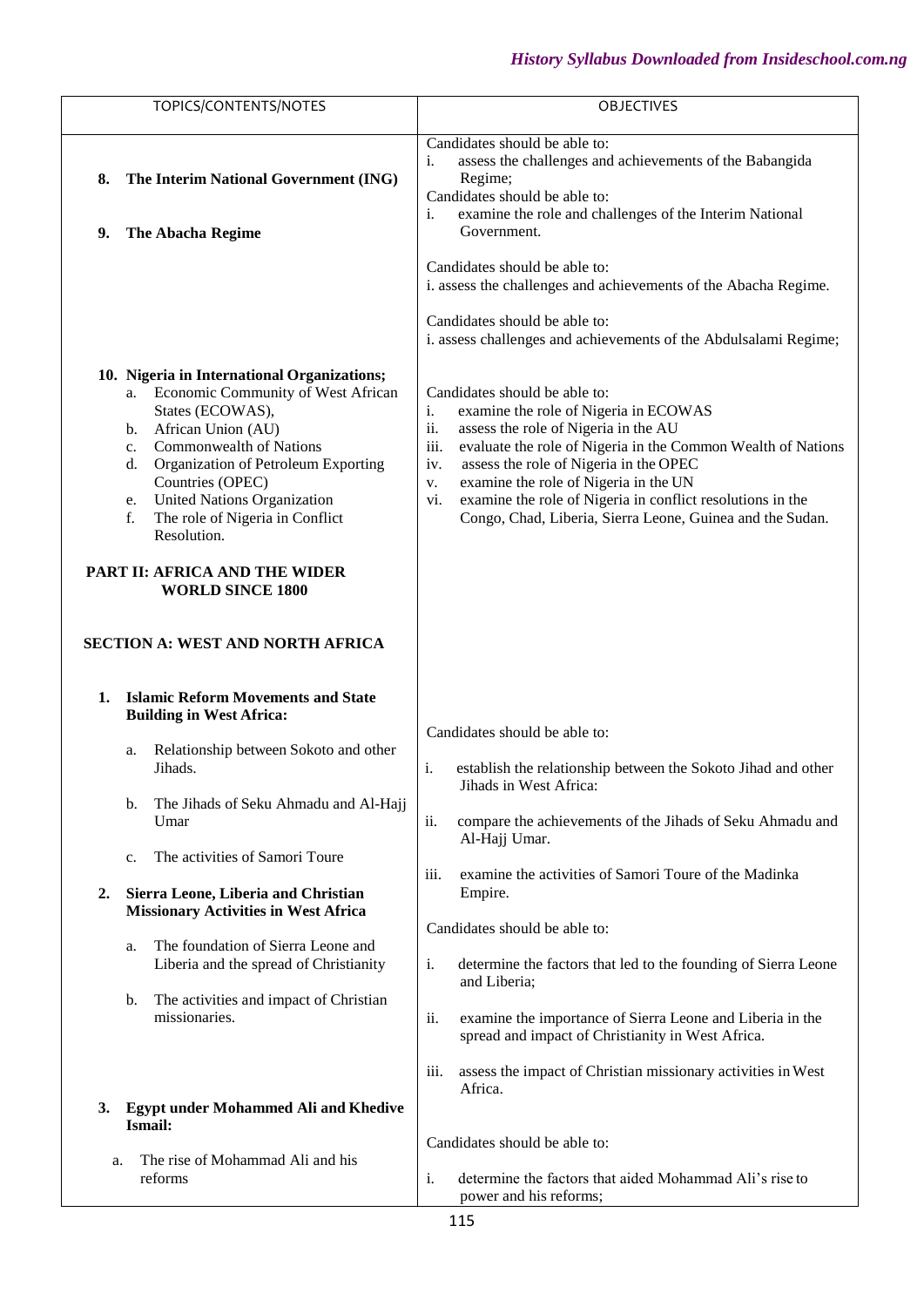| TOPICS/CONTENTS/NOTES                                                                                                                                                                                                                                                                                | <b>OBJECTIVES</b>                                                                                                                                                                                                                                                                                                                                 |
|------------------------------------------------------------------------------------------------------------------------------------------------------------------------------------------------------------------------------------------------------------------------------------------------------|---------------------------------------------------------------------------------------------------------------------------------------------------------------------------------------------------------------------------------------------------------------------------------------------------------------------------------------------------|
| Mohammad Ali's relations with the<br>b.<br>Europeans<br>Ismail's fiscal policies<br>$\mathbf{c}$ .<br>The British occupation of Egypt<br>d.<br>The Mahdi and Mahdiyya Movement in<br>4.<br>the Sudan<br>Causes<br>a.<br>Course<br>b.<br>Consequences<br>c.<br><b>SECTION B: EASTERN AND SOUTHERN</b> | ii.<br>establish the relationship between Mohammad Ali's Empire<br>and the Europeans;<br>iii.<br>account for the fiscal policies of Ismail;<br>examine the reasons for the British occupation of Egypt.<br>iv.<br>Candidates should be able to:<br>i.<br>examine the causes, the course and consequences of the<br>Mahdiyya Movement in the Sudan |
| <b>AFRICA</b><br><b>The Omani Empire</b><br>1.                                                                                                                                                                                                                                                       |                                                                                                                                                                                                                                                                                                                                                   |
| The rise of the Omani Empire<br>a.                                                                                                                                                                                                                                                                   | Candidates should be able to:<br>i.<br>determine the factors that led to the rise of the Omani Empire;                                                                                                                                                                                                                                            |
| The empire's commercial and political<br>b.<br>relations with the coast and the hinterland.                                                                                                                                                                                                          | ii.<br>assess the establishment of commercial and political relations<br>between the Omani Empire, the coast and the hinterland.                                                                                                                                                                                                                  |
| The Empire's relations with the Europeans<br>c.                                                                                                                                                                                                                                                      | iii.<br>examine the relationship that existed between the Omani<br>Empire and the Europeans.                                                                                                                                                                                                                                                      |
| Ethiopia in the 19 <sup>th</sup> century<br>2.                                                                                                                                                                                                                                                       |                                                                                                                                                                                                                                                                                                                                                   |
| The rise of Theodore II and his attempt at<br>a.<br>the unification of Ethiopia                                                                                                                                                                                                                      | Candidates should be able to:<br>i.<br>examine the factors that led to the rise of Theodore II as the<br>Emperor of Ethiopia;                                                                                                                                                                                                                     |
| Menelik II and Ethiopian independence.<br>b.                                                                                                                                                                                                                                                         | ii.<br>analyse the strategies that were adopted to achieve Ethiopian<br>unification.                                                                                                                                                                                                                                                              |
| The Mfecane:<br>3.<br>The rise of the Zulu Nation<br>a.<br>Causes, Course and consequences of the<br>b.<br>Mfecane                                                                                                                                                                                   | iii.<br>assess the role of Menelik II in the maintenance of Ethiopian<br>independence<br>Candidates should be able to:<br>i.<br>trace events in Nguniland before the Mfecane;<br>ii.<br>determine the factors that led to the rapid rise of Shaka.<br>examine the causes, course and consequences of the Mfecane.<br>iii.                         |
| <b>The Great Trek</b><br>4.                                                                                                                                                                                                                                                                          | Candidates should be able to:                                                                                                                                                                                                                                                                                                                     |
| The frontier wars<br>a.<br>British intervention in the Boer African<br>b.<br>relations<br>The Great Trek and its consequences.<br>c.                                                                                                                                                                 | i.<br>determine the factors that led to the frontier wars;<br>ii.<br>account for British intervention in the Boer-African relations;<br>iii.<br>describe the nature of the Great Trek;<br>examine its consequences.<br>iv.                                                                                                                        |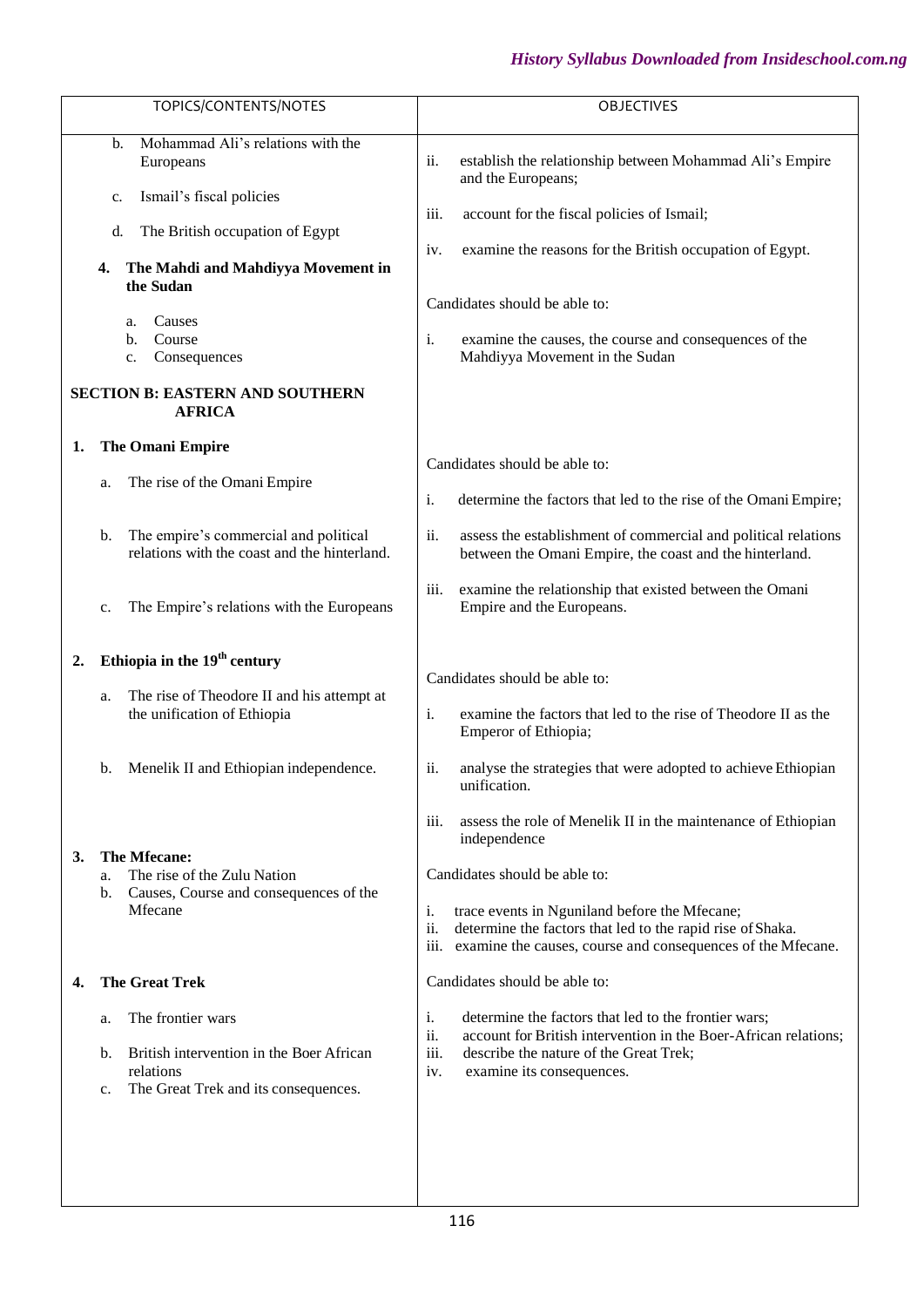|    | TOPICS/CONTENTS/NOTES                                                                                                 | <b>OBJECTIVES</b>                                                                                                                                                           |
|----|-----------------------------------------------------------------------------------------------------------------------|-----------------------------------------------------------------------------------------------------------------------------------------------------------------------------|
|    | SECTION C: IMPERIALISM, COLONIALISM<br>AND PROBLEMS OF NATION-                                                        |                                                                                                                                                                             |
|    | <b>BUILDING IN AFRICA</b>                                                                                             |                                                                                                                                                                             |
| 1. | The New Imperialism and European<br><b>Occupation of Africa</b><br>The New Imperialism in Africa<br>a.                | Candidates should be able to:<br>i.<br>assess the causes of the New Imperialism<br>ii.<br>examine the causes of the scramble;                                               |
|    | European scramble for Africa<br>b.<br>The Berlin Conference<br>c.<br>The occupation and resistance by Africans.<br>d. | iii.<br>account for the significance of the Berlin Conference;<br>examine African resistance to the occupation.<br>iv.                                                      |
| 2. | <b>Patterns of Colonial Rule in Africa:</b>                                                                           | Candidates should be able to:                                                                                                                                               |
|    | The British<br>a.                                                                                                     | i.<br>examine and compare the patterns of colonial rule by the<br>various European powers.                                                                                  |
|    | The French<br>b.                                                                                                      |                                                                                                                                                                             |
|    | The Portuguese<br>c.                                                                                                  |                                                                                                                                                                             |
|    | The Belgians<br>d.                                                                                                    |                                                                                                                                                                             |
| 3. | <b>The Politics of Decolonization</b>                                                                                 | Candidates should be able to:                                                                                                                                               |
|    | Colonial policies and African discontent<br>a.                                                                        | examine the policies employed by the colonial masters and<br>i.<br>the magnitude of African discontent;                                                                     |
|    | The impact of the two world wars<br>b.                                                                                | assess the impact of the First and Second World Wars on<br>ii.                                                                                                              |
|    | Nationalist activities and the emergence of<br>c.<br>political parties and associations                               | African nationalism;                                                                                                                                                        |
|    | Strategies for attaining independence<br>d.                                                                           | iii. determine the strategies used in the attainment of independence.                                                                                                       |
| 4. | <b>Apartheid in South Africa</b>                                                                                      | Candidates should be able to:                                                                                                                                               |
|    | The origin of apartheid<br>a.                                                                                         | trace the origin of apartheid in South Africa;<br>i.                                                                                                                        |
|    | Rise of Afrikaner nationalism<br>b.                                                                                   | ii.<br>give reasons for the rise of Afrikaner nationalism;                                                                                                                  |
|    | Enactment of apartheid laws<br>c.                                                                                     | iii.<br>evaluate apartheid laws;                                                                                                                                            |
|    | Internal reaction and the suppression of<br>d.<br>African nationalist movements                                       | relate the internal reactions to apartheid to the African<br>iv.<br>struggle for majority rule;                                                                             |
|    | External reaction to apartheid, the<br>e.<br>Frontline States, the Commonwealth of<br>Nations, OAU and the UN.        | relate the contributions of African states and international<br>v.<br>organizations to the fight against apartheid;                                                         |
|    | f.<br>The dismantling of apartheid                                                                                    | identify the steps taken towards the dismantling of apartheid<br>vi.<br>in South Africa                                                                                     |
|    | Post-apartheid development<br>g.                                                                                      | assess the post-apartheid development in South Africa.<br>vii.                                                                                                              |
| 5. | <b>Problems of Nation-building in Africa</b>                                                                          | Candidates should be able to:                                                                                                                                               |
|    | Political and economic challenges and<br>a.<br>constraints                                                            | $\mathbf{i}$ .<br>examine the political and economic problems faced by<br>African countries in nation-building;<br>ii.<br>assess the effects of natural disasters on Africa |
|    | Physical and environmental challenges<br>b.                                                                           | iii.<br>determine the role of ethnic and religious problems in Africa;                                                                                                      |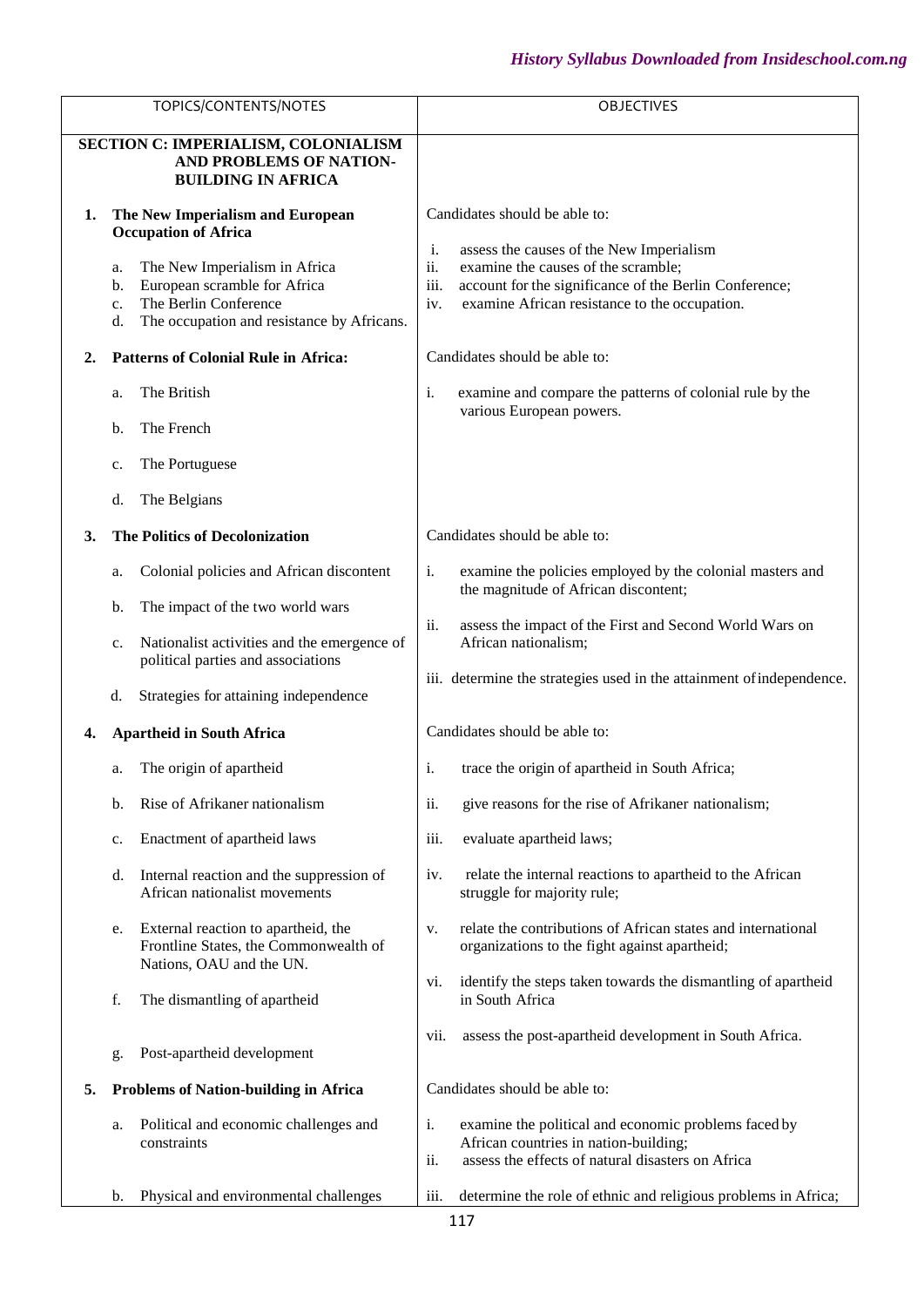| TOPICS/CONTENTS/NOTES                                     | <b>OBJECTIVES</b>                                                                                        |
|-----------------------------------------------------------|----------------------------------------------------------------------------------------------------------|
| Ethnic and religious pluralism<br>$\mathbf{C}$ .          | examine the role of the military in African politics;<br>1V.                                             |
| Military intervention and political<br>d.<br>instability. | examine the role of neo-colonialism in Africa:<br>V.<br>assess the problems of boundary disputes;<br>V1. |
| Neo-colonialism and under -development.<br>e.             | establish the relationship between civil wars and refugee<br>V11.<br>problems in Africa                  |
| f.<br>Boundary disputes and threat to African<br>unity    |                                                                                                          |
| Civil wars and the refugee problem.<br>g.                 |                                                                                                          |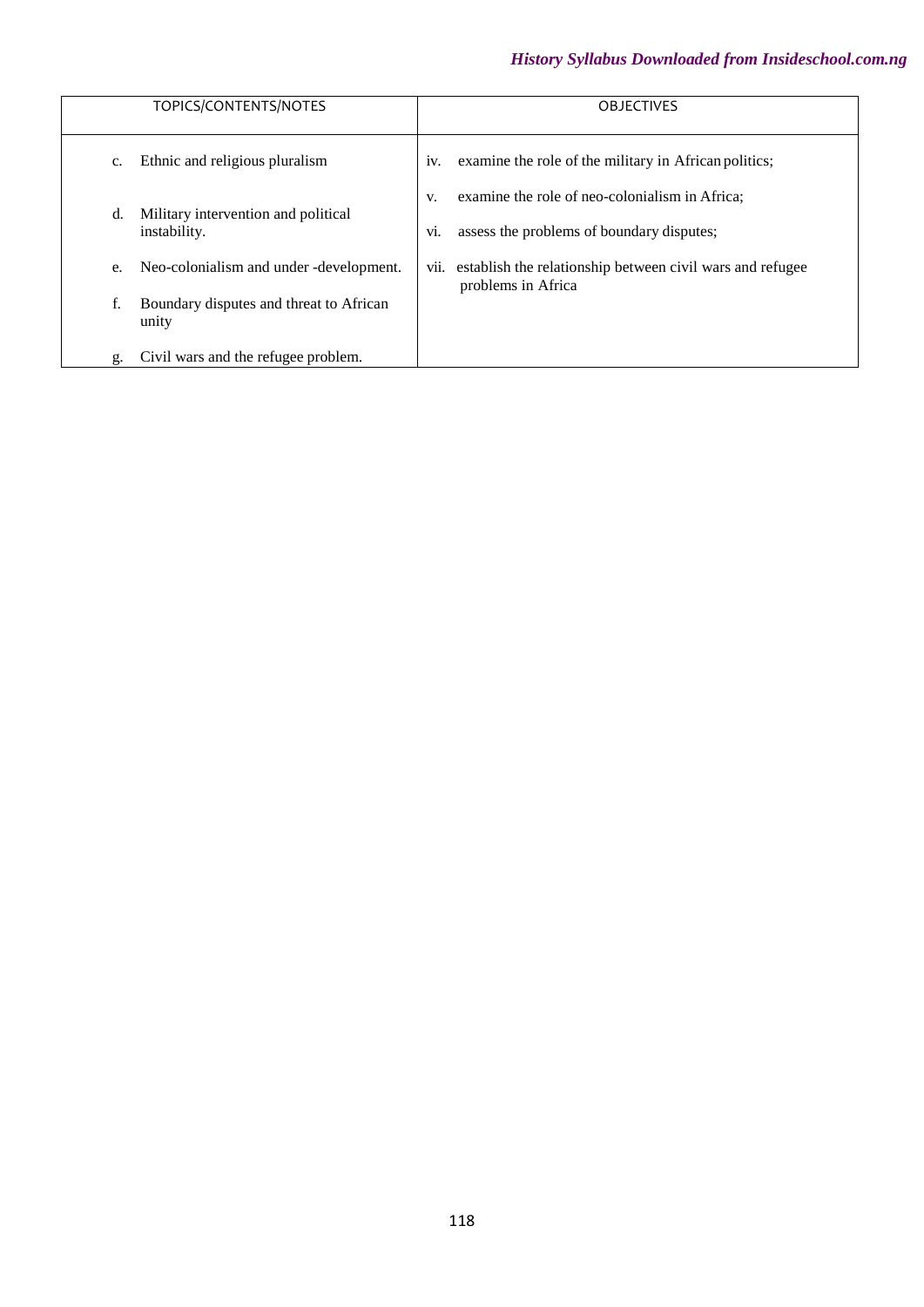#### **RECOMMENDED TEXTS**

- Abba, A (2006) *The Politics of Mallam Aminu Kano,* Kaduna Vanguard and Publishers.
- Ayandele, A. E. et al (1986) *The Making of Modern Africa, The Twentieth Century Vol 2*., Longman.
- Ajayi and Crowther (1971) *History of West Africa Vol. I,* London, Longman.

Ajayi and Crowther (1974) *History of West Africa Vol. II,* London,Longman

- Akinloye, S. A. (1976) *Emergent African States: Topics in Twentieth Century African History,* Longman.
- Akinyemi, A. B., Agbi, S. O. and Otunbanjo, A. O. (eds) (1989) *Nigeria since Independence: The First 25 years. (International Relations) Vol x,* Heinemann. Ibadan.
- Anene J. C. and Brown, G (1966) *African in the 19th and 20th centuries,* Ibadan: University Press.
- Anene J. C. (1966) *Southern Nigeria in Transition,* 1885 1906, Cambridge: University Press.
- Anene, J. C and Brown, G (eds) (1972) *African in the Nineteenth and Twentieth Centuries: A Handbook for Teachers and Students,* Ibadan: University Press and Nelson.
- Ashiwaju A. I., Croder, M and Denzer, I. R. (eds) *Tariki 25, Grassroots Leadership in Colonial West Africa,* Vol. 7, London: Longman.
- Atanda, J. A. Ashiwaju, G and Abubakar, Y. (eds) (1989) *Nigeria since Independence: The First Years: Religion Vol. i.,* Ibadan Heinemann.
- Barkindo, B. et al (1989) *Africa and the Wider World, Vol. 1.* Lagos: Longman.
- Barkindo, B. et al (1996) *Africa and the Wider World, Vols. 2 and 3,* Lagos: Longman
- Boahen, A (1969) *The Revolutionary years: Africa since 1800* Longman publishers.
- Boahen, A (1969) *The Revolutionary years: West Africa since 1800, Longman Publishers*
- *Sokoto Caliphate: History and Legacies, 1804 – 2004, vols. I and II*, Kaduna: Arewa House.
- Celeman, J. S. (1986) *Nigeria: Background to Nationalism,* Benin: Broburg and Wistrom.
- Clerk, T. A. (1991) *Right Honourable Gentleman: The Life and Times of Alhaji Sir Abubakar Tafawa Balewa,* Zaria: Hudahuda Publishing Company.
- Cohen, D. I. and Daniel, J. (eds) (1981) *Political Economy of Africa: Selected Readings,* London, Longman.
- Crowther, M. *West Africa*: *An introduction to its History, Longman, 1977.*
- Crowther, M. Nigeria: *An introduction to its History, London:Longman,1979.*
- Dike, K. O. (1956) *Trade and Politics in the Niger Delta,* London: Oxford University Press.
- Ekeh, P. P and Ashiwaju, G. (eds) (1989) *Nigeria since Independence: The First 25 Years: Culture, Vol. VII*, Ibadan: Heinemann.
- Falola, T. et al (1989) *History of Nigeria Vol. I,* Lagos: Longman.
- Falola T. et al (1989) *History of Nigeria Vols. 2 and 3,* Lagos: Longman.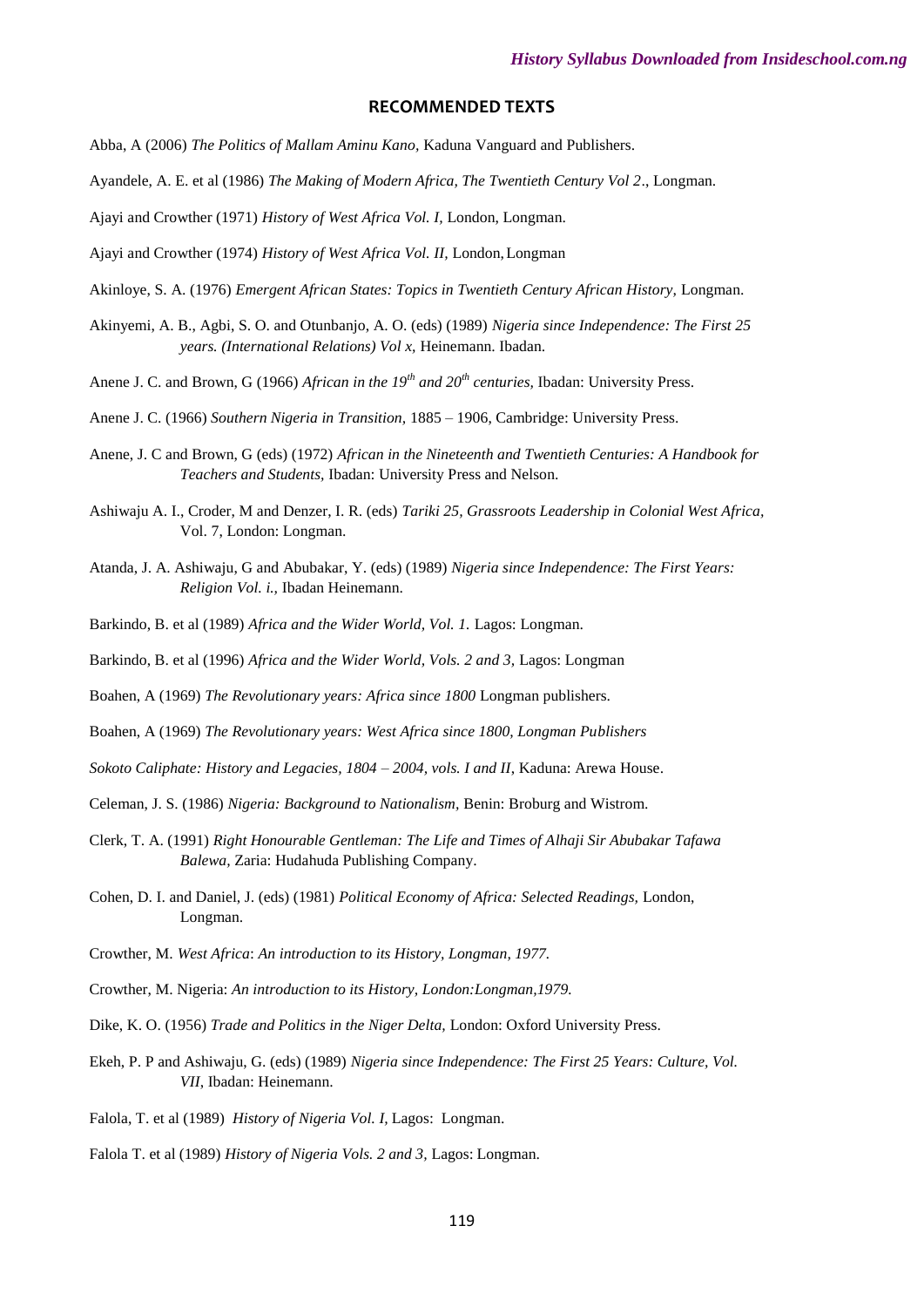- Gboyega, A., Abubakar, Y and Aliyu Y. (eds) (1989) *Nigeria since Independence: The First 25 Years Public Administration, Vol. III,* Ibadan: Heinemann.
- Hallet, R. (1975) *Africa since 1875,* Ibadan: Heinemann.
- Hopkins, A. G. (1973) *An Economic History of West Africa,* Longman.
- Ikime, O and Osoba, S. O. (eds) *Tarikh: Independence Movement in Africa (Part I), Vol. 3, No. 4* London: Longman.
- Ikime, O and Osoba, S. O. (eds) *Tarikh: Government in Pre-Colonial Africa, Vol. 4, No. 2* London, Longman
- Ikime, O and Osoba, S. O. (eds) (undated): *Peoples and Kingdoms of West Africa in the Pre-colonial Period, Vol. 5,* No. 1 London: Longman.
- Ikime, O and Osoba, S. O. (eds) (undated) *Tarikh: Europeans Conquest and African Resistance (Part 2), Vol. 4*, London: Longman.
- Ikime, O (1977) T*he Fall of Nigeria: The British Conquest,* London: Heinemann.
- Ikime, O (ed) (1974) *Leadership in 19th Century Africa: Essays from Tarikh,* London: Longman
- Ikime, O. (1968) *Merchant Price of the Niger Delta,* London: Heinemann.
- Ikime, O. (ed) (1980) *Ground work of Nigerian History,* Ibadan: Heinemann.
- Iseihei, E. (1983) *A History of Nigeria,* London: Longman.
- Jorre, J. D. (1972) *The Nigeria Civil War,* London: Hordder and Stoughton.
- Kani, A. M. and Gandi, K. (1990) *A State and Society in the Sokoto Caliphate, Series I*, Usman Danfodio University, Sokoto.
- Mahdi, A., Kwanashei, G. A and Yakubu M. (eds) (1994) *Nigeria: The state of the Nation and the Way Forward*, Kaduna: Arewa House.
- Martin, P. M and Omera, P. (1995) (eds) *Africa (Third Edition),* Bloomington: Indiana University Press.
- Mohammed, B. (1982) *Africa and Non-alignment: A study in the Foreign Relations of New Nations,* Kano: Triumph Publishers.
- Mohammed A. S. and Adamu, S.(eds) (2005) *Nigeria and the Reform of the United Nations,* Zaria: Hanwa.
- Nzula, A. T., Potekhin and Zusmanovich (1979) *Forced Labour in Colonial Africa,* London: Zed Press.
- Offiong, D. A. (1980) *Imperialism and Dependency: Obstacles to Development,* Enugu: Fourth Dimension Publishers.
- Ojigbo, O. (1982) *Shehu Shagari: The Biography of Nigeria's First Executive President,* Yugoslavia Mlandiska Knjiga.
- Okafor, I. (1989) *History for Senior Secondary Schools,* Onitsha, Jet Publishers.
- Oliver, T. and Afmore, A. (1996) *Africa since 1880 (Fourth Edition)* New York: Cambridge University Press.
- Olusanya G. O. (1973) *The Second World War and Politics in Nigeria,* 1939 1953, Ibadan: Evans.

Omar O. (1966) *The Zulu Aftermath: A Nineteenth-Century Revolution in Bantu Africa*, London: Longman.